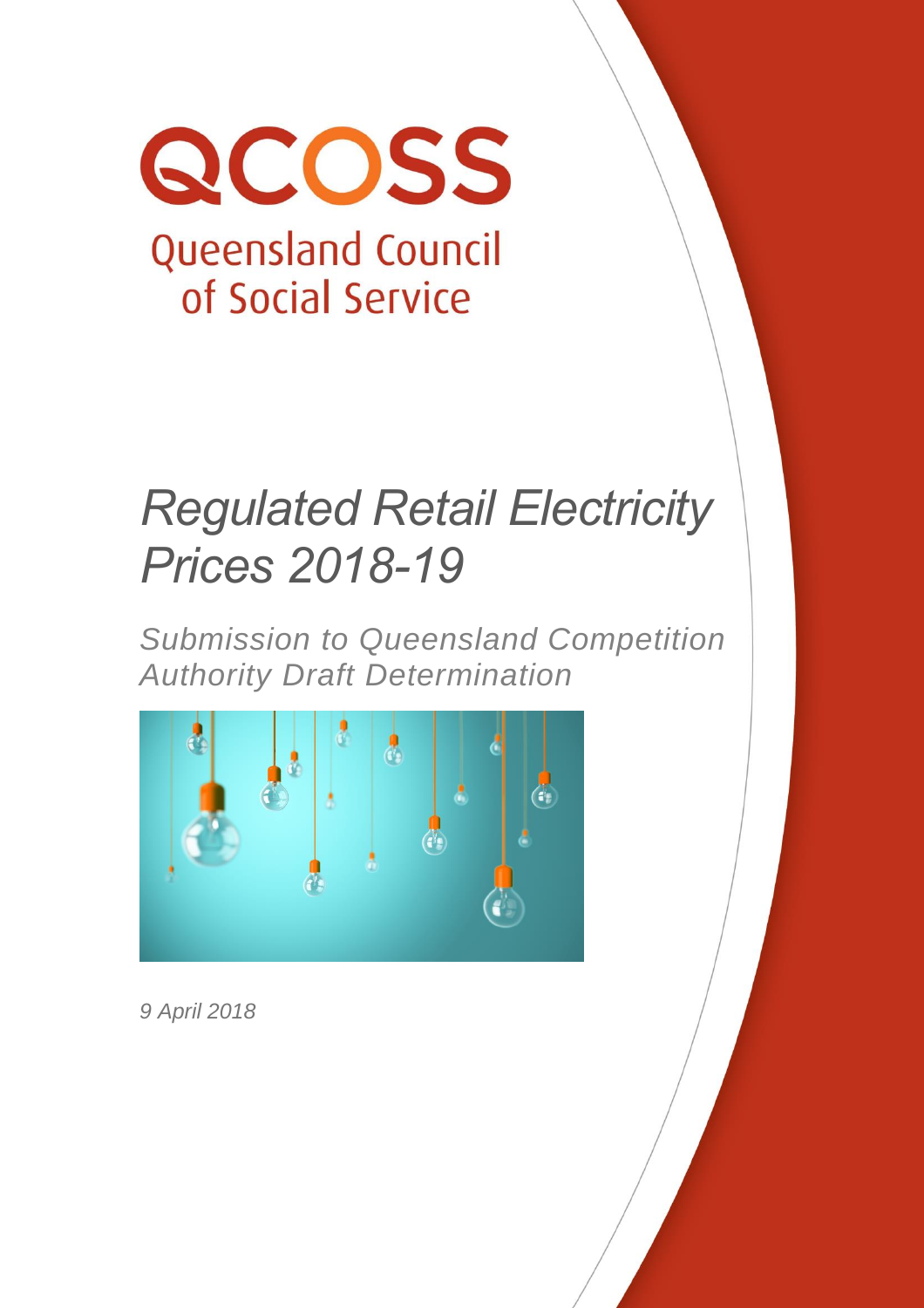



# <span id="page-1-0"></span>**About QCOSS**

The Queensland Council of Social Service (QCOSS) is the state-wide peak body representing the interests of individuals experiencing or at risk of experiencing poverty and disadvantage, and organisations working in the social and community service sector.

For nearly 60 years, QCOSS has been a leading force for social change to build social and economic wellbeing for all. With members across the state, QCOSS supports a strong community service sector.

QCOSS, together with our members continues to play a crucial lobbying and advocacy role in a broad number of areas including:

- sector capacity building and support
- homelessness and housing issues
- early intervention and prevention
- cost of living pressures including low income energy concessions and improved consumer protections in the electricity, gas and water markets

QCOSS is part of the national network of Councils of Social Service lending support and gaining essential insight to national and other state issues.

QCOSS is supported by the vice-regal patronage of His Excellency the Honourable Paul de Jersey AC**,** [Governor of Queensland](http://www.govhouse.qld.gov.au/)**.**

Lend your voice and your organisation's voice to this vision by joining QCOSS. To join, visit [the QCOSS website](http://www.qcoss.org.au/) (www.QCOSS.org.au).

© 2018 Queensland Council of Social Service Ltd. This publication is copyright. Non-profit groups have permission to reproduce part of this publication as long as the original meaning is retained and proper credit is given to the Queensland Council of Social Service. All other persons and organisations wanting to reproduce material from this publication should obtain permission from the publishers.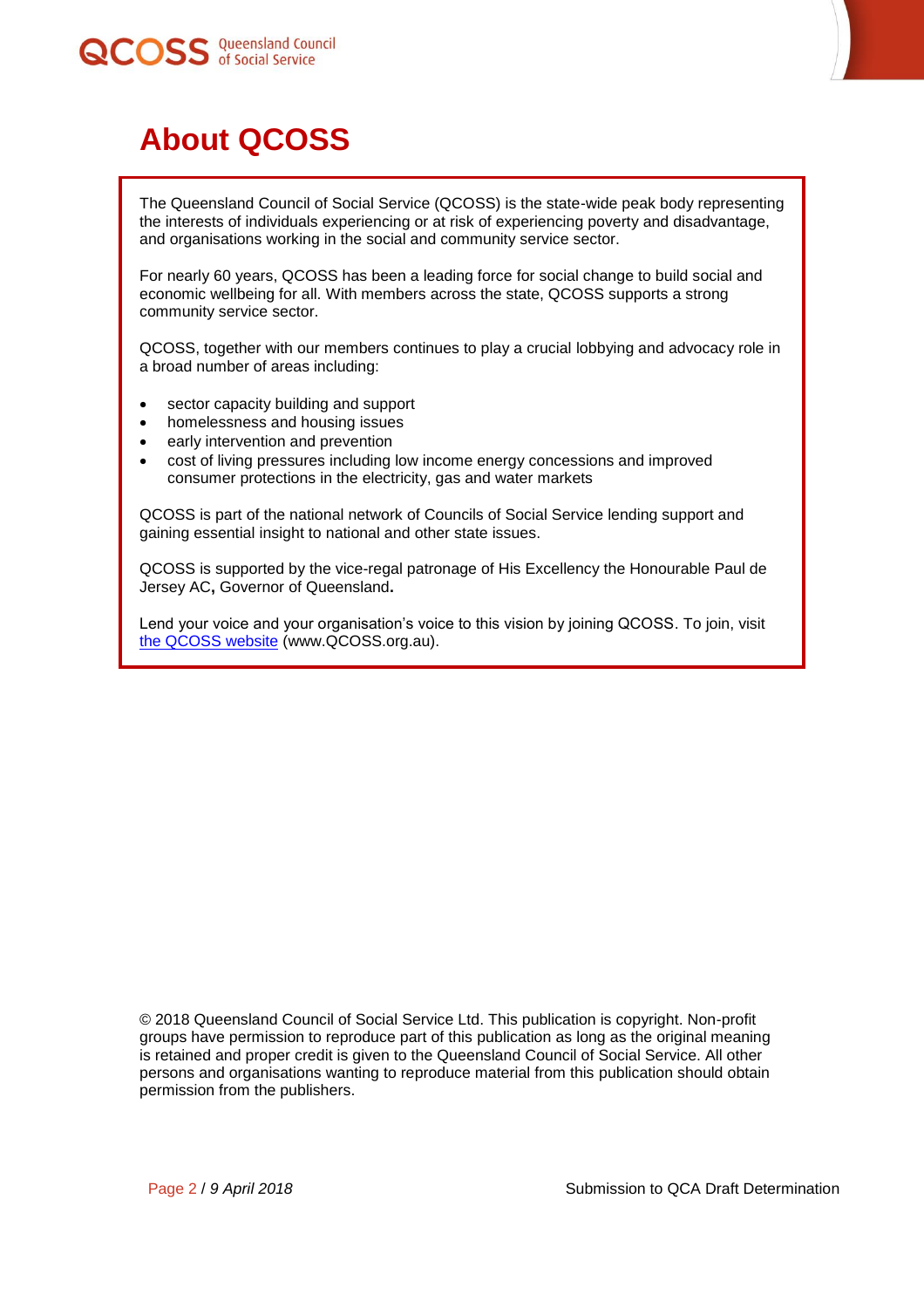

# <span id="page-2-0"></span>**Contents**

| 1.   |  |
|------|--|
| 1.1. |  |
| 1.2. |  |
| 1.3. |  |
| 2.   |  |
| 3.   |  |
| 4.   |  |
| 5.   |  |
| 5.1. |  |
| 5.2. |  |
| 6.   |  |
| 6.1. |  |
| 6.2. |  |
| 6.3. |  |
| 6.4. |  |
| 6.5. |  |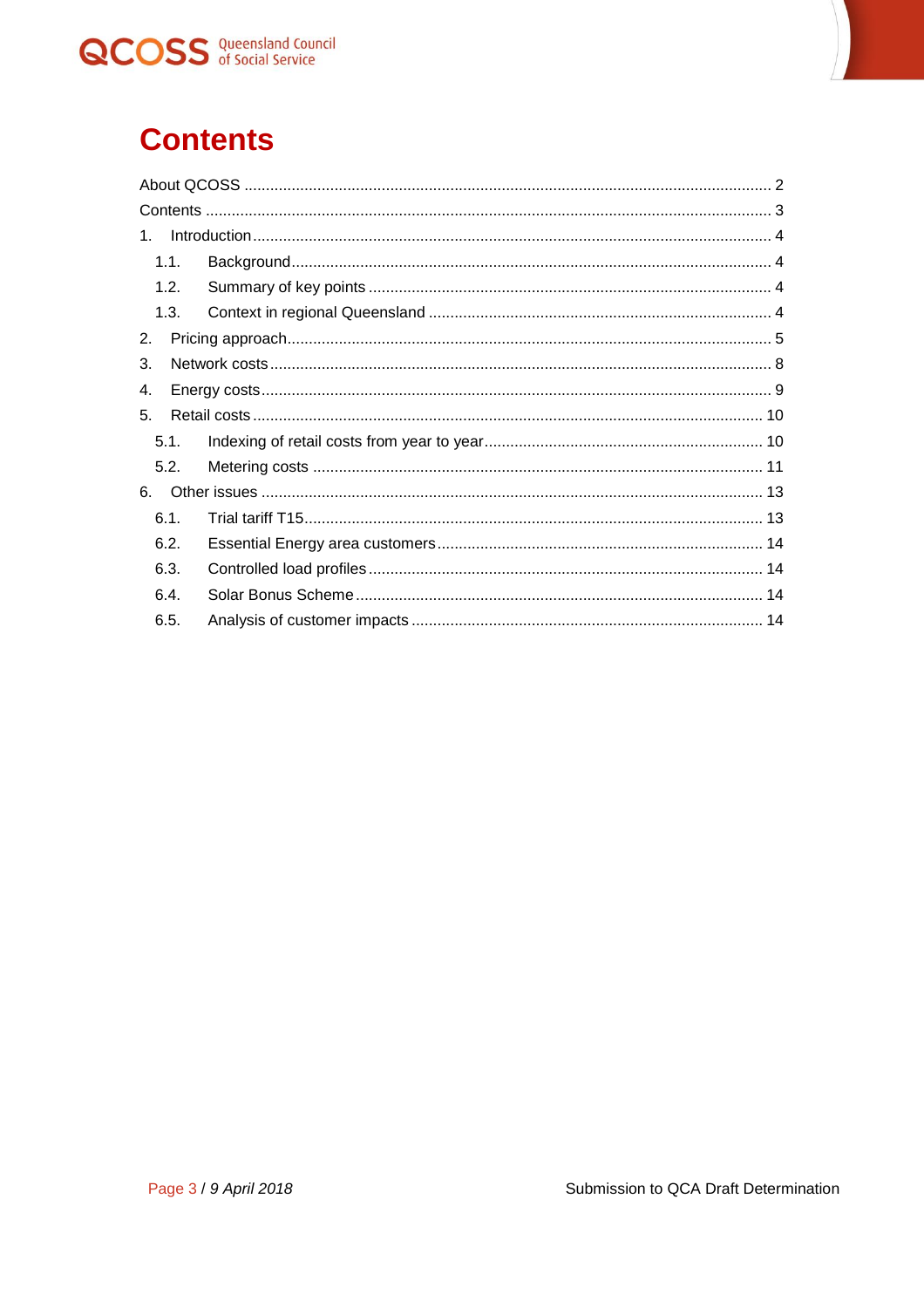

# <span id="page-3-0"></span>**1. Introduction**

### **1.1. Background**

<span id="page-3-1"></span>QCOSS thanks the Queensland Competition Authority (QCA) for the opportunity to comment on the Draft Determination on Regulated Retail Electricity Prices for 2018-19.

As stated in Chapter 1 of the Draft Determination, the QCA has received a delegation under the *Electricity Act 1994* (Qld) from the Queensland Minister for Natural Resources, Mines and Energy (the Minister) to determine regulated retail electricity prices (notified prices). The notified prices will apply to small standard retail contract customers and large standard contract customers in the Ergon Energy Corporation Limited distribution area from 1 July 2018 to 30 June 2019.

### **1.2. Summary of key points**

<span id="page-3-2"></span>QCOSS welcomes the QCA's draft determination that results in a 2.3 per cent bill reduction for a typical household. However, we note with concern that the decrease will be significantly less for typical customers on a combination of tariff 11, and controlled load tariff 31 or 33.

This submission focuses on issues of most concern to vulnerable customers.

- That regulated prices for regional residential customers continue to be based on the differential between the standing offer and market offer prices for customers in South East Queensland (SEQ). In our view, notified prices in regional Queensland should be based on the efficient costs of supply in SEQ. In addition, we question the rationale for the statement about standing offers providing significant additional value to consumers and would like to explore this further.
- In any event, we question the extent to which a typical customer on a standing offer in SEQ should be used to represent typical customers in regional Queensland. We note that QCA has been directed to set notified prices on this basis.

QCOSS also remains concerned about the annual indexation of retail costs, and has raised some new concerns about metering costs and the trial of tariff 15. Additionally, we note that competition has been identified as a consideration in the setting of notified prices. QCOSS does not agree that competition is an important consideration when setting regulated electricity prices in regional Queensland. This pricing approach is not an effective way to promote retail competition in regional Queensland.

### **1.3. Context in regional Queensland**

<span id="page-3-3"></span>Notified prices only apply in regional Queensland. Retail price regulation in SEQ was removed on 1 July 2016. The outcome of the QCA's determination has implications for economic development in the regions and social and economic outcomes for households in regional, rural and remote parts of the state.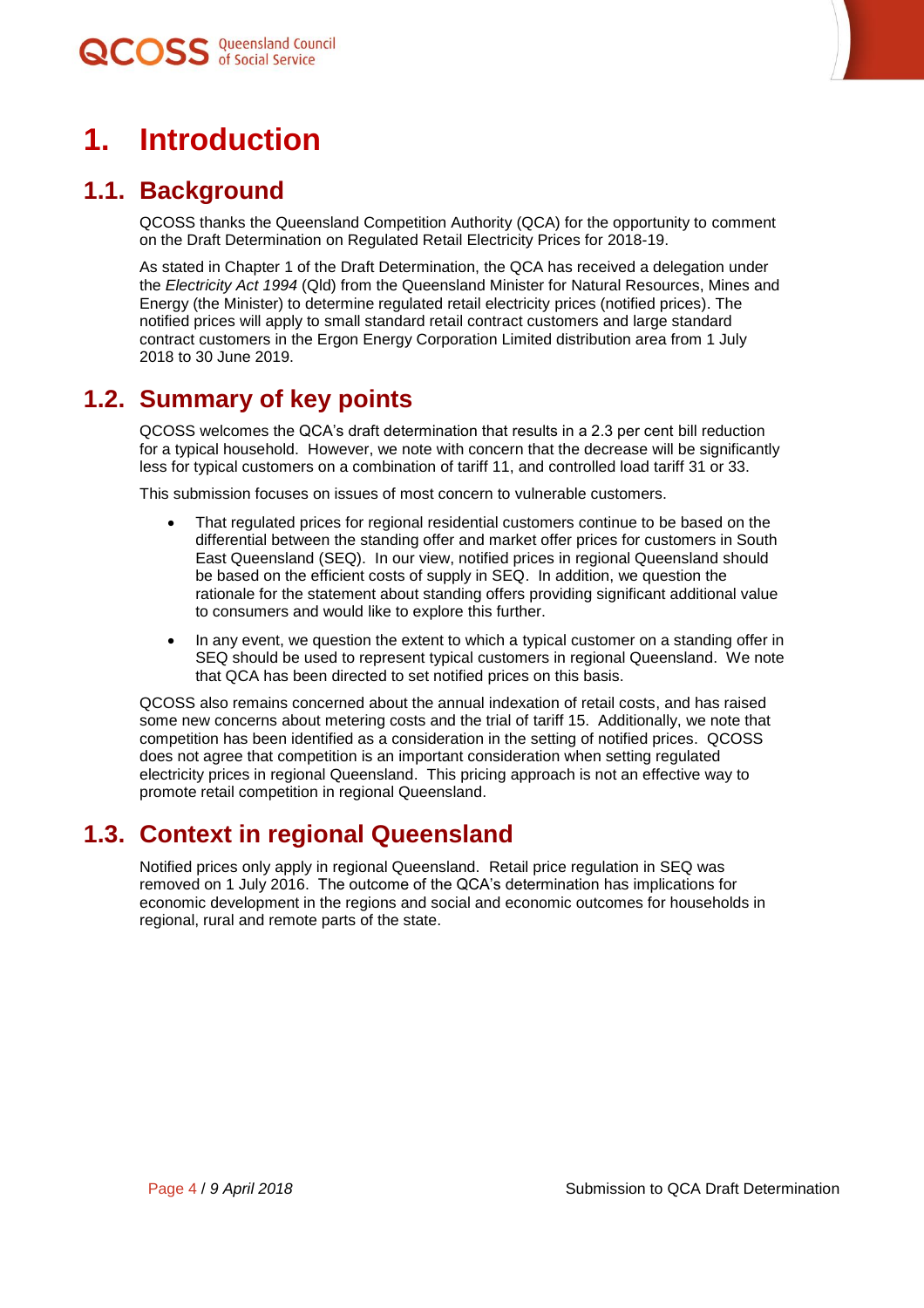



Regional Queensland households are among the most vulnerable to impacts of declining energy affordability. On average, people in regional Queensland experience greater socioeconomic disadvantage compared to SEQ.<sup>1</sup> A comparison of the index of relative socioeconomic disadvantage in 2011 shows that the greater Brisbane area had 16.2 per cent of people in the most disadvantaged quintile (lowest quintile), while the rest of Queensland had 23.5 per cent<sup>2</sup>.

Some parts of regional Queensland have much higher unemployment rates than in SEQ. In February 2018, the unemployment rate for the Brisbane South East was 6.0 per cent<sup>3</sup> and 6.1 per cent for Queensland4. There are some regional areas where unemployment is now especially high, including Townsville (8.3 per cent), Wide Bay (8.9 per cent), as well as 13.6 per cent in Outback Queensland5.

Such relative differences manifest in lower median total personal income in regional Queensland than in the greater Brisbane area. In 2016, the weekly income for greater Brisbane was \$703 per person<sup>6</sup> while it was \$664 for Central Queensland and \$648 in Outback Queensland7. The relative lower income that people in regional Queensland experience is compounded by the higher cost of living in many regional locations, and less access to services and supports.

**Affordable electricity is essential for a robust regional economy and for social and economic wellbeing for individuals and families. It is critically important that electricity prices for regional customers are minimised to the greatest extent possible in 2018-19.**

# <span id="page-4-0"></span>**2. Pricing approach**

QCOSS is pleased that "*The Government remains committed to ensuring regional customers have access to reliable electricity supply at affordable prices*."

QCOSS agrees with the QCA that notified prices for residential and small business customers should continue to be based on the efficient costs of supply in SEQ, rather than the costs of supply in regional Queensland. However, we don't agree that a differential between standing and market offers prices in SEQ should be used to set regional prices. This approach does not reflect efficient costs of supply. Going forward there is need for review of the current pricing approach and whether or not the setting of notified prices in regional Queensland should be based on standing offer prices in SEQ. As set out below there is a need to further explore and better understand the benefits and characteristics of standing offers and their role in setting notified prices in regional Queensland.

 $\overline{a}$ 

<sup>1</sup> Queensland Government Statistician's Office (2016), *Queensland Regional Profiles: Resident Profile Greater Brisbane compared with rest of Queensland.*

<sup>2</sup> Please note these are the latest socio-economic disadvantage figures at the time of writing. The 2016 figures will be released later in 2018.

<sup>3</sup> Labour Market Information Portal, 2018, Unemployment Rate Time Series: Brisbane South East, http://lmip.gov.au/default.aspx?LMIP/EmploymentRegion/QLD/BrisbaneSouthEast/UnemploymentRateTimeSeries.

<sup>4</sup> Australian Bureau of Statistics, 2018, 6202.0 - Labour Force, Australia, Feb 2018, http://www.abs.gov.au/AUSSTATS/abs@.nsf/DetailsPage/6202.0Feb%202018?OpenDocument.

<sup>5</sup> Queensland Government Statistician's Office, 2018, Regional labour force brief, February 2018, http://www.qgso.qld.gov.au/products/reports/reg-labour-force/reg-labour-force-brief-201802.php.

<sup>6</sup> Australian Bureau of Statistics, 2018, 2016 Census QuickStats: Greater Brisbane,

http://www.censusdata.abs.gov.au/census\_services/getproduct/census/2016/quickstat/3GBRI?opendocument.

<sup>7</sup> Australian Bureau of Statistics, 2018, 2016 Census QuickStats: Queensland – Outback, http://www.censusdata.abs.gov.au/census\_services/getproduct/census/2016/quickstat/315?opendocument.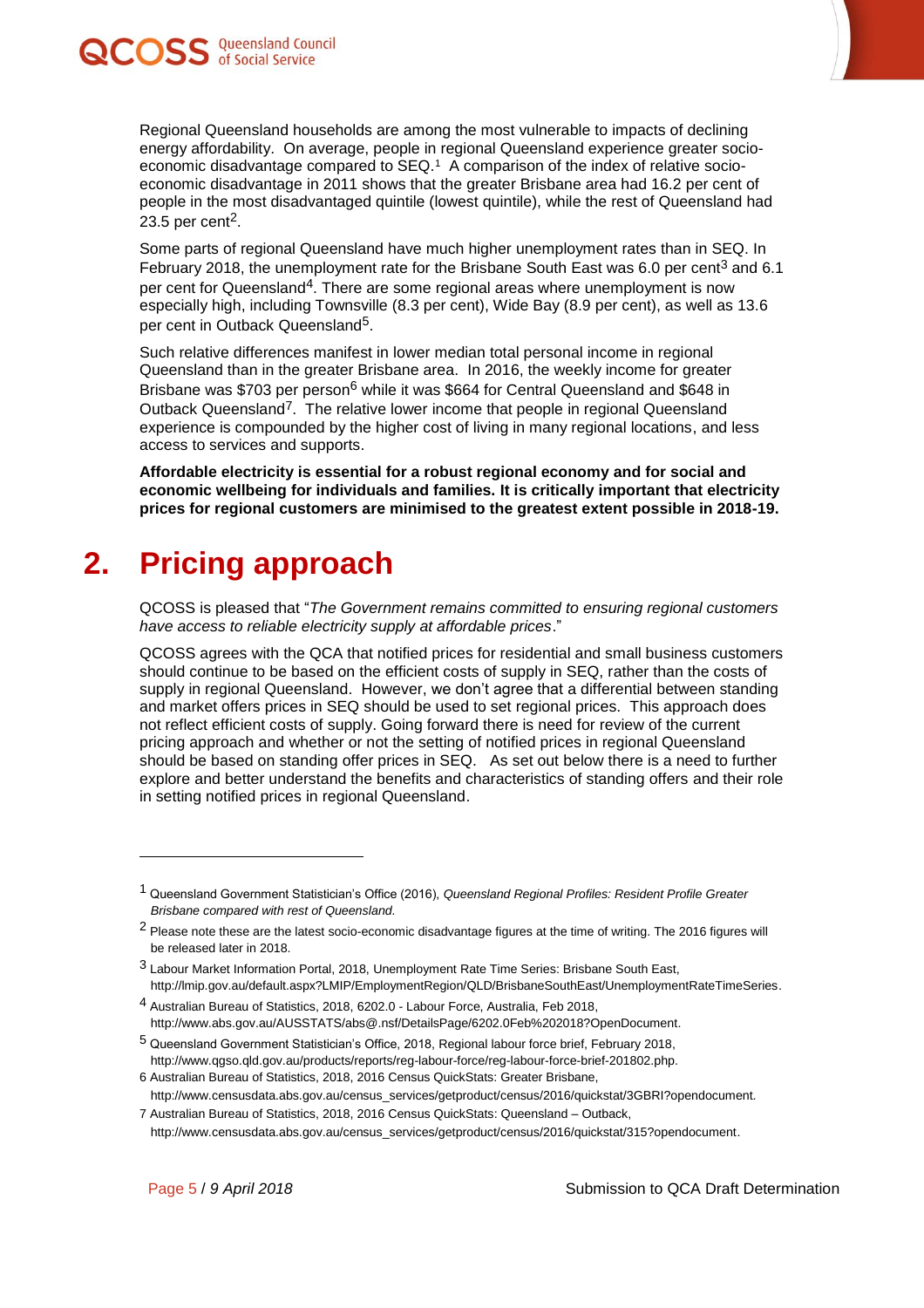



In contrast to the retail competition in SEQ, in regional Queensland customers rely on the setting of notified prices to enable them to have access to reliable electricity supply at affordable prices. The setting of notified prices for residential and small business customers in regional Queensland is not an effective way to promote retail competition and should not be a relevant consideration when setting regulated retail electricity prices in regional Queensland.

#### *Efficient cost of supply*

As we stated in our submission to the Interim Consultation Paper, there is considerable evidence emerging from other National Energy Market (NEM) jurisdictions<sup>8</sup> that the standing offer prices no longer reflect efficient costs of supply. Further, retailers in SEQ compete primarily on the basis of market offers, not standing offers. We support the Queensland Consumer Association's submission in respect to the standing offer differential. We agree that many SEQ consumers on standing offers are less price-sensitive and more loyal to their existing retailer than are market contract consumers and this is likely to be reflected in standing offer prices. Also, since standing offer prices are used by many retailers as the base from which discounts are offered for market contracts, there is an incentive for retailers to set the highest possible standing offer prices in order to be able to advertise high percentage discounts and other incentives.

#### *Standing offers and market offers*

We also have concerns about the view in the Minister's cover letter to the delegation that a standing offer contract provides additional value for consumers compared to a market offer.

The QCA stated that it regards the more favourable terms and conditions associated with standing offers compared to market offers as something that provides some level of value to customers.

A simple comparison of market offer and standing offer contract terms and conditions brings into question the extent to which there is a measurable benefit to standing offers over market offers. For example:

- **Changes to tariffs and charges:** While standing offer prices can be varied only once every six months, market offer prices are subject to change at any time (subject to notice requirements of ten days for price change and 20 days for benefit change). Although market offer prices can be varied more frequently than standing offer prices, in practice they are not.
- Late payment fees: In Queensland there are no late fees on standing offers and they are capped at \$12 for market offers.
- **Charges for paper bills:** Market offers may attract a charge for paper bills of around \$1.75 (including GST) for each bill. If the bills are quarterly, the charge amounts to \$7 per year. Standing offers typically do not attract charges for paper bills.
- **Charges for payment at Australia Post:** Our research shows that market offers may attract a charge of around \$2.00 for each bill paid at Australia Post. If the bills are quarterly, the charge amounts to \$10 per year. Standing offers typically do not attract charges for payments at Australia Post.
- **Exit fees:** these are capped at \$20 for market offers, noting that in practice some retailers (and especially the larger ones) do not charge them. There are no exit fees for standing offers.

 $\overline{a}$ 

<sup>8</sup> For example, research undertaken by the ACCC, the Essential Services Commission Victoria, the AEMC, the Grattan Institute and the Victorian Government all highlight large margins being enjoyed by electricity retailers in various jurisdictions who are serving customers on standing offers that are priced well above market offers.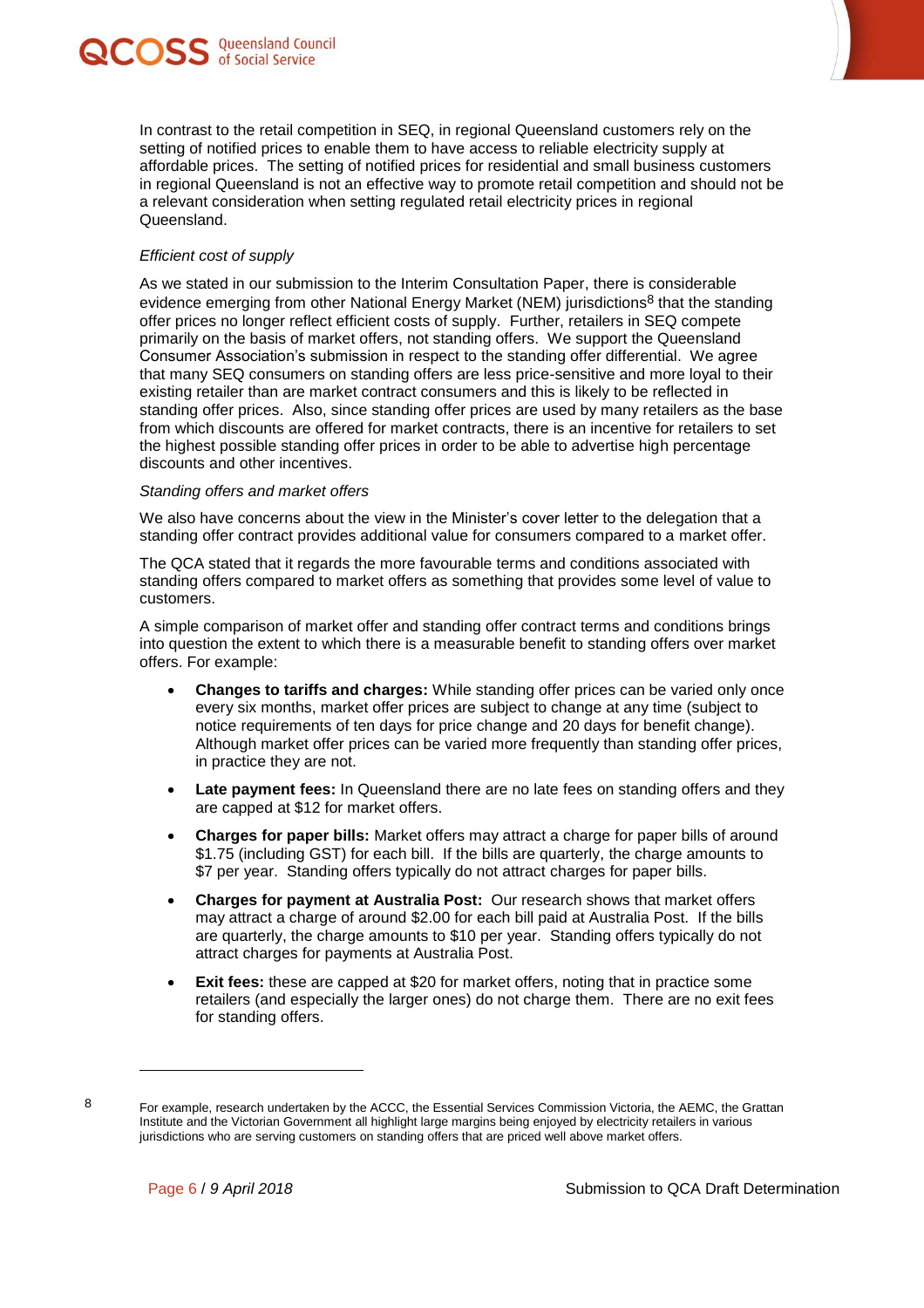



#### *Standing offer customers in SEQ*

It is also questionable to what extent standing offer customers in SEQ are representative of customers in regional Queensland. In SEQ, customers are increasingly moving from standing offers to market offers. Those residential and small business customers in SEQ who are still on standing offers typically fall into one of the following categories:

- 1. The customer has never taken up a market offer in the 11 years since retail competition was extended to all customers. These customers are showing considerable inertia and resistant to change. They have not been swayed by the marketing all around SEQ that entices them to switch to a market contract to save money. They may be price inelastic, or they may be in hardship and have some barrier to switching such as medical issues or lack of proficiency or lack of confidence in decision making that prohibits them from participating in the competitive market. Setting standing offer prices higher than the efficient cost of supply gives the incumbent retailer a pseudo-monopoly rent to benefit from these customers' inertia. Allowing retailers in the Ergon Energy distribution area to collect that rent is inappropriate – customers there have no effective choice of retailer so it is real monopoly rent, not pseudo-monopoly rent.
- 2. A customer in SEQ may fall back onto a standing offer if they do not enter a new market contract when their existing market contract ends. This is not relevant to regional Queensland where customers do not have access to competitive market offers.
- 3. A customer in SEQ may specifically ask a retailer for a standing offer rather than a market offer, even though they have market offers available to them. In regional Queensland, customers cannot choose between a competitive market offer and a standing offer.
- 4. A customer may move into premises where the electricity is already connected and not immediately contact a retailer. In those cases, the customer will be on a standing offer until they regularise their contractual position by contacting a retailer and moving to a market offer. This bears no relation to pricing in regional Queensland where notified prices apply to all customers, whose identity is known to their retailer in the majority of cases.
- 5. A customer may be transferred to a retailer of last resort if their existing retailer fails before transferring its customers to another retailer. This is not relevant to the setting of notified prices in regional Queensland.

The standing offer customers in SEQ bear no resemblance to customers on notified prices in regional Queensland. The customers in regional Queensland on notified prices have no choice of retailer, cannot choose between standing offer and market contracts, and are known to their retailer.

We understand that for 2018-19 the Minister has asked that the Government considers that regulated prices for small customers in regional Queensland should continue to broadly reflect the expected prices for small customers on standing offers in SEQ, and that as such the QCA should maintain the standing offer adjustment for 2018-19 at the same level as it is for 2017-18.

As per the draft determination, QCOSS understands that the QCA will likely follow the Minister's recommendation to set the prices for 2018-19 through adding a standing offer adjustment at the same level as previously.

However, it is QCOSS' strong view that this will not be appropriate for future years. QCOSS recommends that in future delegations the Minister ask the QCA to consider other ways in which notified prices could be set for residential customers in regional Queensland that are based on the efficient cost of supply in SEQ rather than the standing offer pricing in SEQ.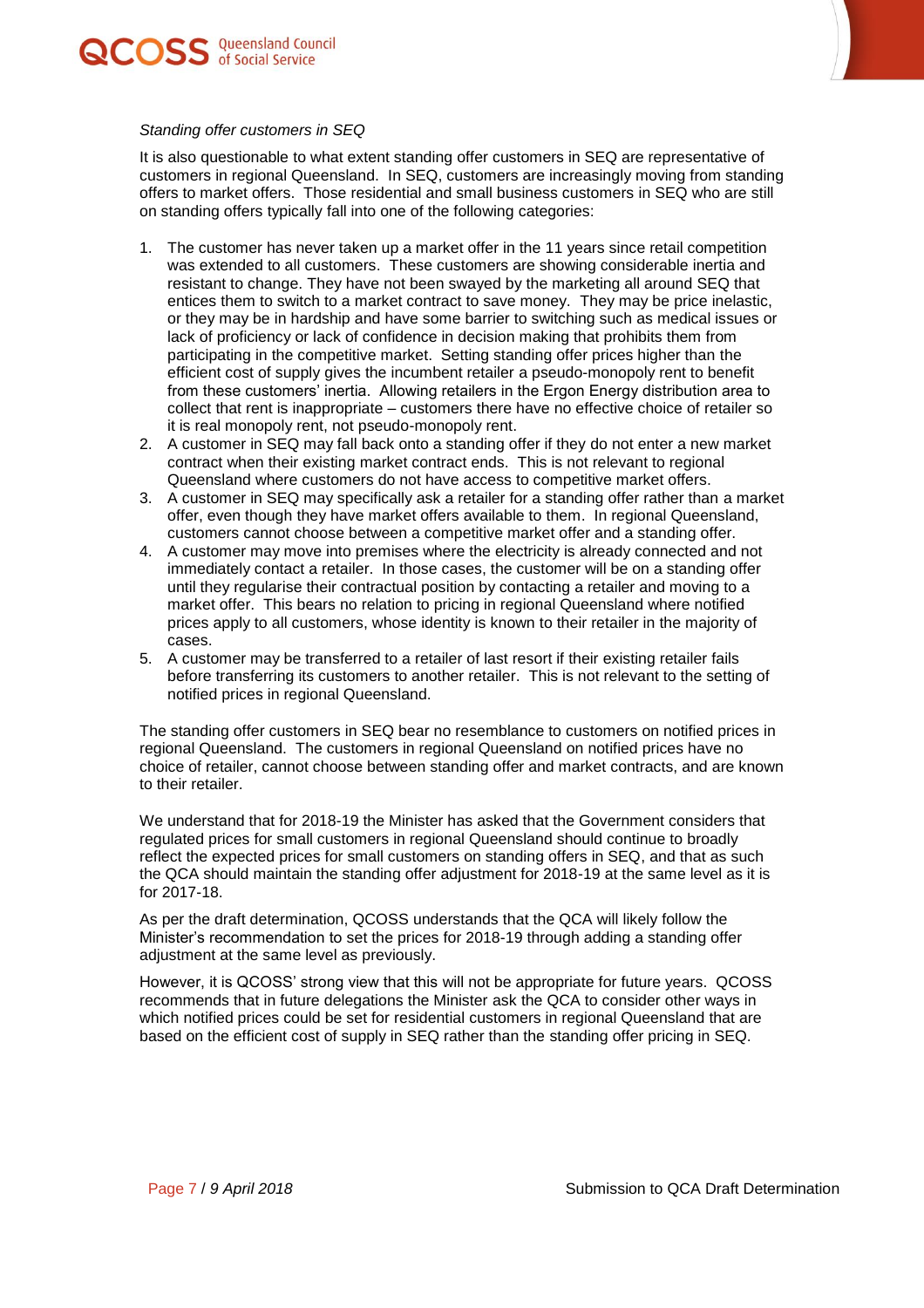



# **3. Network costs**

#### <span id="page-7-0"></span>**QCOSS agrees that in determining the network cost components of the notified price, network charges should be set at Energex cost levels.**

For the 2017-18 price determination, the QCA used Energex's network tariff structures as the basis for setting flat rate retail tariffs for residential, small business and unmetered supply (excluding street lighting) customers, as those structures reflected the costs of supply in SEQ. The QCA used Ergon Distribution's network tariff structures as the basis for setting time-ofuse and time-of-use demand retail tariffs for residential and small business customers, but adjusted them to reflect Energex cost levels to maintain consistency with the UTP.

The current Ergon Energy network tariffs for small customers on flat rate retail tariffs (including Tariff 11) are inclining block tariffs. However, because of the UTP, these inclining block network tariffs do not feed into, or in any way affect, the structure of the retail tariffs, which remain flat.

Ergon Distribution has acknowledged that its inclining block network tariffs will, over time, need to be phased out in favour of more cost-reflective network tariffs that better satisfy the pricing principles in the National Electricity Rules (NER). This suggests that there may be some uncertainty about the future of these network tariff structures. QCOSS agrees with QCA that it would be preferable to have more certainty about the future of Ergon Distribution network tariff structures before making any major changes that would affect nearly all customers in regional Queensland.

#### **QCOSS supports the QCA's use of the existing Energex tariff structure for Tariff 11 for 2018-19 prices.**

Using the Ergon network for existing or future tariff structure would constitute a major change of tariff structure and would be very confusing for customers. As QCOSS has stated to the QCA in previous submissions, any changes to the structure of Tariff 11 should be accompanied by an education and public awareness campaign. The need for proactive public communication of changes in tariff structure has been highlighted by the negative customer response to the transition of Tariff 11 in SEQ to 'cost reflectivity'. This was undertaken with no public awareness or education, and has had significant financial impacts on many households.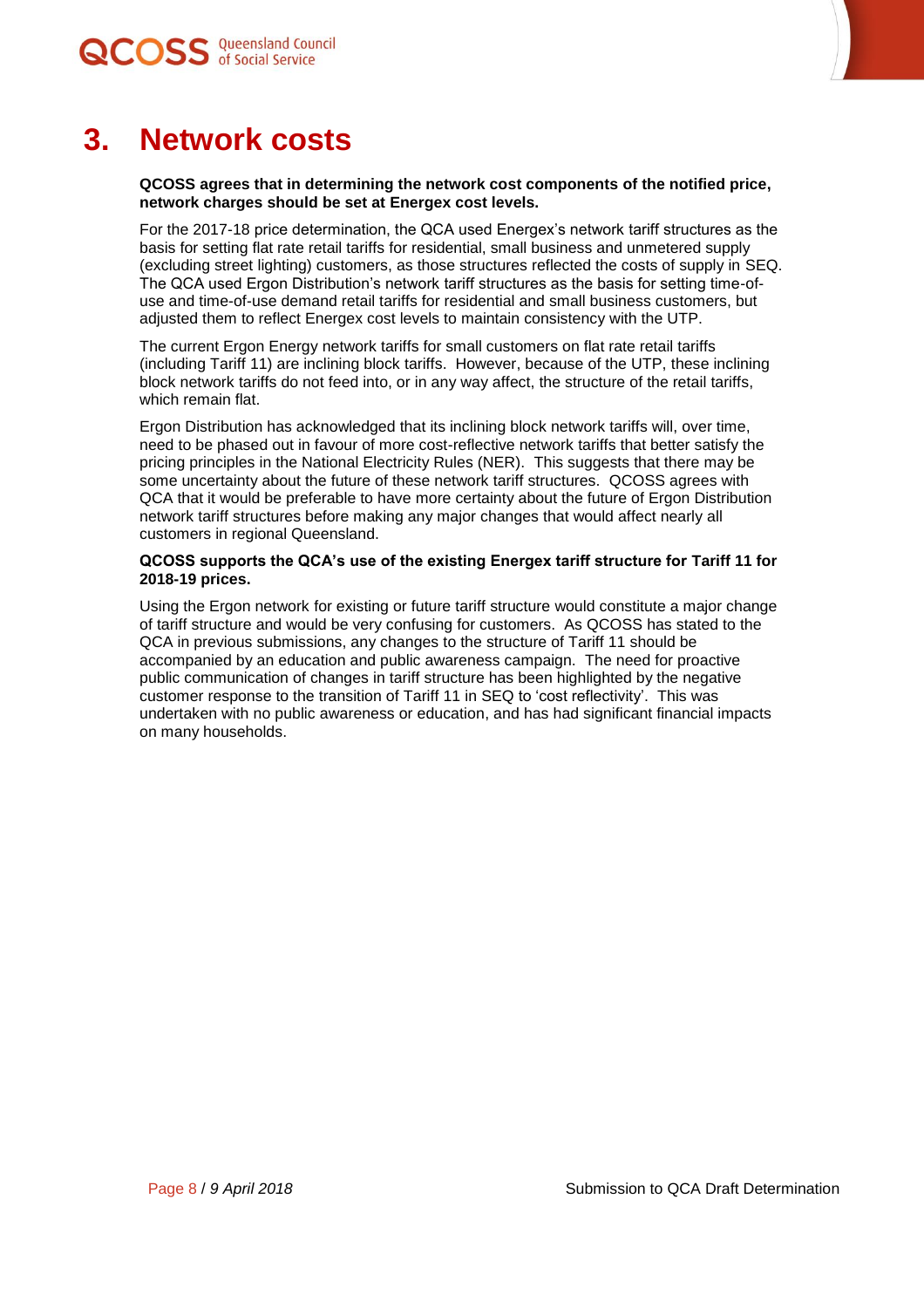



# **4. Energy costs**

<span id="page-8-0"></span>**QCOSS supports the QCA's estimation of energy costs for 2018-19 being based on the application of the same methodology that was used in 2017-18.**

The methodology for estimation of energy costs is based on a complex model of contracting and hedging and settlement against expected future spot prices. We would be very concerned about the effects on small electricity consumers in SEQ if the QCA's Final Determination were to result in much higher price increases for 2018-19 than those that were announced in the QCA's Draft Determination.

While not an issue for the QCA in this process, QCOSS considers it essential that the Queensland Government prioritise measures to address the issues resulting from any price increases in the wholesale market.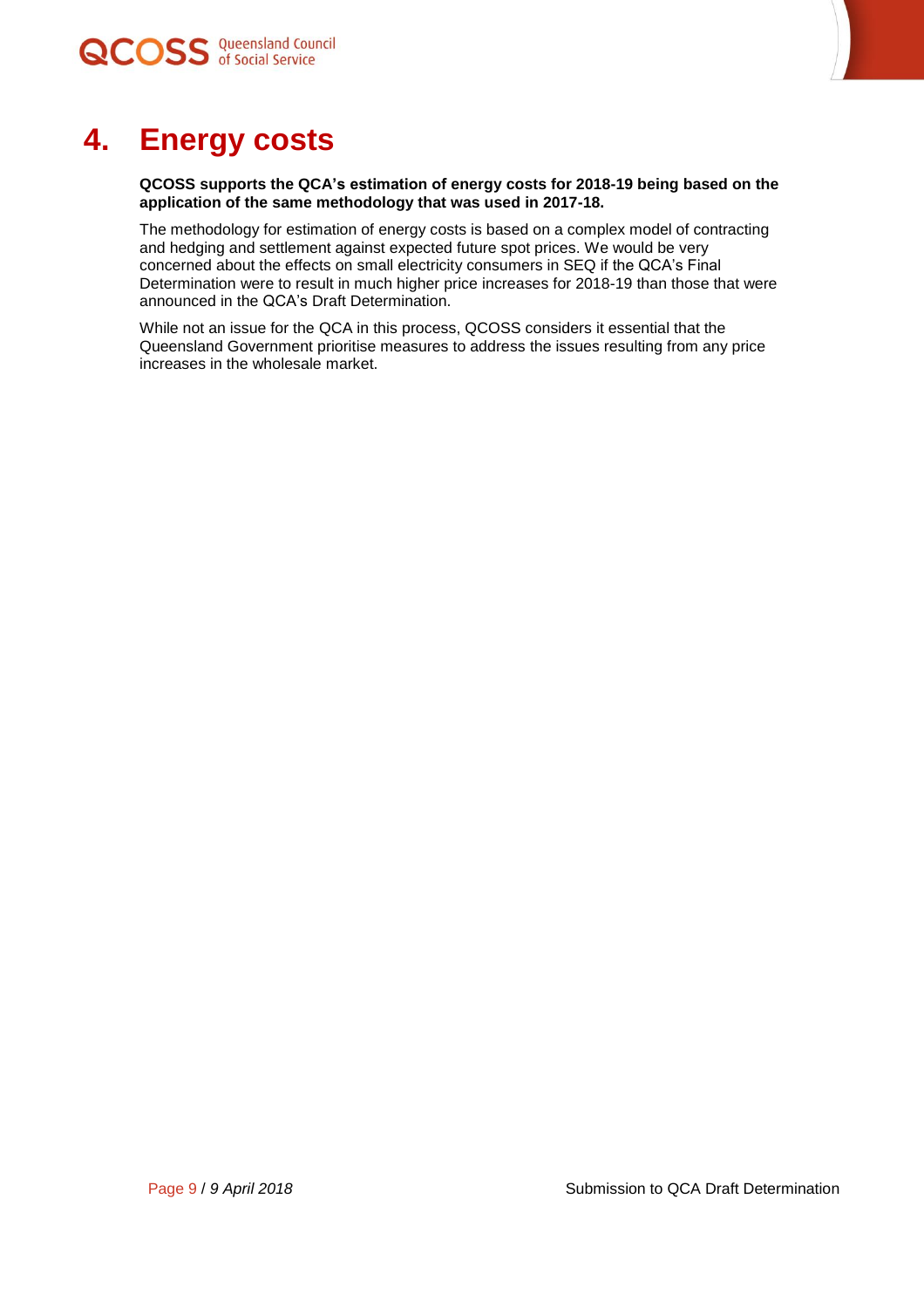

# <span id="page-9-0"></span>**5. Retail costs**

### **5.1. Indexing of retail costs from year to year**

<span id="page-9-1"></span>In the 2016-17 price determination process, the QCA conducted a comprehensive review of the retail cost components of retail tariffs. As part of that review, the QCA engaged ACIL Allen to provide advice on efficient retail costs. ACIL Allen used a combination of bottom-up and benchmarking methods to estimate retail costs for residential and small business customers, informed by analysis of publicly available data, observed market offers, and detailed confidential information provided by retailers.

In our submissions to the Interim Consultation Paper and Draft Determination for notified pricing in 2017-18, QCOSS accepted that the retail cost allowances used for setting notified prices for 2016-17 are an appropriate starting point for setting notified prices for 2017-18. We agreed with the QCA's view that the retail cost allowances used for setting notified prices for 2016-17 were an appropriate starting point for setting notified prices for 2017-18, and there was no need to redo the calculations from 2016-17 for 2017-18.

However, this was premised on the basis that the retail costs from 2016-17 should not be indexed unless there is evidence that they have actually increased. We do not believe there should be an automatic assumption that costs increase year-on-year by CPI. Instead we proposed in our submissions that retail costs might suitably be indexed downwards to reflect increased efficiencies.

The QCA did not accept our argument that costs should not be indexed upwards unless there is evidence that costs have increased. Instead, the QCA chose to argue that costs should be indexed upwards each year, unless stakeholders could provide compelling evidence that costs had fallen in real terms.

We provided evidence that the major retailers are becoming more efficient and as a result, costs are falling.<sup>9</sup> QCOSS expected that this trend would continue and that retail operating costs would continue to fall. QCOSS had hoped that the QCA would reflect this trend in its determination of notified prices.

However, this evidence was not accepted by the QCA. Yet, the QCA did not provide any evidence of its own that actual costs had risen in line with inflation. The QCA concluded in its Final Determination for 2017-18:

As the QCA has no compelling evidence that actual costs have fallen in real terms for retailers in the electricity market, for either residential or small business customers we consider reducing retail cost allowances in real terms would likely result in notified prices below levels that would be consistent with the UTP.

In our submission to this year's Interim Consultation Paper, we noted comments from the Queensland Consumers Association that the underlying retail cost structures are changing as more and more customers are opting for e-billing, direct debit and accessing information from website or via online chat. In addition, retailers are now facilitating switching to online services. These new practices are likely to lower retail costs, and these savings should be reflected in the retail allowances.

l

<sup>9</sup> Our sources were retailers' financial reports and investor presentations. See the QCOSS submission to the QCA on the draft determination of regulated retail electricity prices 2017-18, section 5.1, 3 April 2017, available on the QCA and QCOSS websites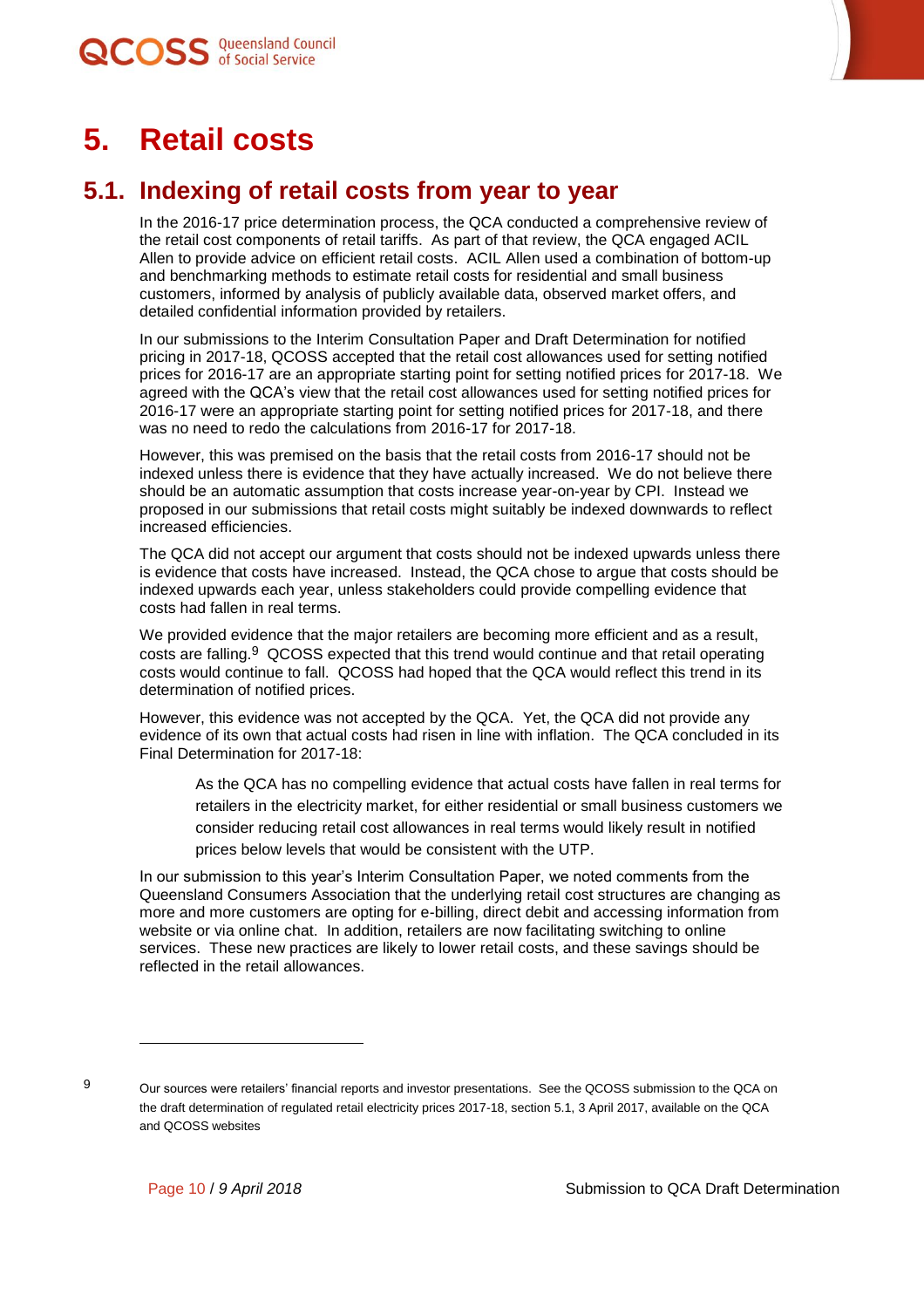



In its Draft Determination for 2018-19, the QCA noted that consumer groups had not established that these efficiencies would be gained precisely in the year 2018-19 rather than in previous years. It is not for consumer groups to provide evidence of retailers' costs; that is the role of QCA in its annual determinations. The only way that these efficiencies can be captured is for QCA to redo the calculation of retail costs each year. It is not sufficient to rely on previous years' calculations and index them, because that will continue to fail to recognise efficiencies and will continue year after year to result in notified prices above levels that would be consistent with the UTP.

### **5.2. Metering costs**

<span id="page-10-0"></span>QCOSS understands that in previous determinations, the QCA was unable to consider metering charges as part of notified prices. This was because the regulated metering charges that Ergon Distribution charged to Ergon Retail were classified as distribution non-network charges, and section 90(3) of the *Electricity Act* states that a price determination cannot be made for distribution non-network charges.

For this reason, 2017-18 retail cost allowances excluded metering costs. However, the Australian Energy Market Commission (AEMC) has introduced a rule change to promote greater competition in metering, and facilitate a market-led deployment of advanced meters. This rule change is part of the 'Power of Choice' reforms initiated by the COAG Energy Council.

Under these reforms, all new and replacement meters must be advanced digital meters. Retailers must appoint a metering coordinator who arranges meter installation, maintenance and reading on behalf of the retailer. The change means that metering charges imposed by a metering coordinator are not distribution non-network charges and, as a result, should be considered in setting notified prices.

QCOSS welcomes the inclusion of metering charges in notified prices, to offer transparency on how these charges are applied to consumers' bills.

QCOSS also supports the estimation of metering costs being based on those in the Energex area.

However, QCOSS does not support the QCA's approach to setting the metering charges, as they do not meet the intent of the advanced metering policy. In addition, we question if it is a reasonable and fair approach, and we contend that it is likely to act as a barrier to the uptake of advanced metering.

QCOSS notes that retailers did not provide information on the value of cost savings and efficiency gains from advanced digital meters. That being the case, it would be incumbent on the QCA to estimate those cost savings and efficiency gains as they will manifest over time.<sup>10</sup> An estimate of zero, which is the estimate that the QCA has apparently made, would not appear to be reasonable. The metering reforms are aimed at reducing costs to consumers in the long term. While we accept that some costs will be incurred before all benefits are realised, passing on all costs to consumers without any associated benefits just because it is an early stage of the advanced meter roll out does not meet the intent of the policy reforms, which were intended to benefit customers.

l

<sup>10</sup> A report into the roll out of smart meters in the UK estimated that there was GBP 11 billion in efficiencies for industry. These efficiencies were from "avoided site visits for manual meter reads, a more streamlined transfer process when consumers switch suppliers, reduced call centre traffic and improved debt management". See House of Commons Energy and Climate Change Select Committee (2013[\) Smart Meter Roll Out.](https://publications.parliament.uk/pa/cm201314/cmselect/cmenergy/161/161.pdf)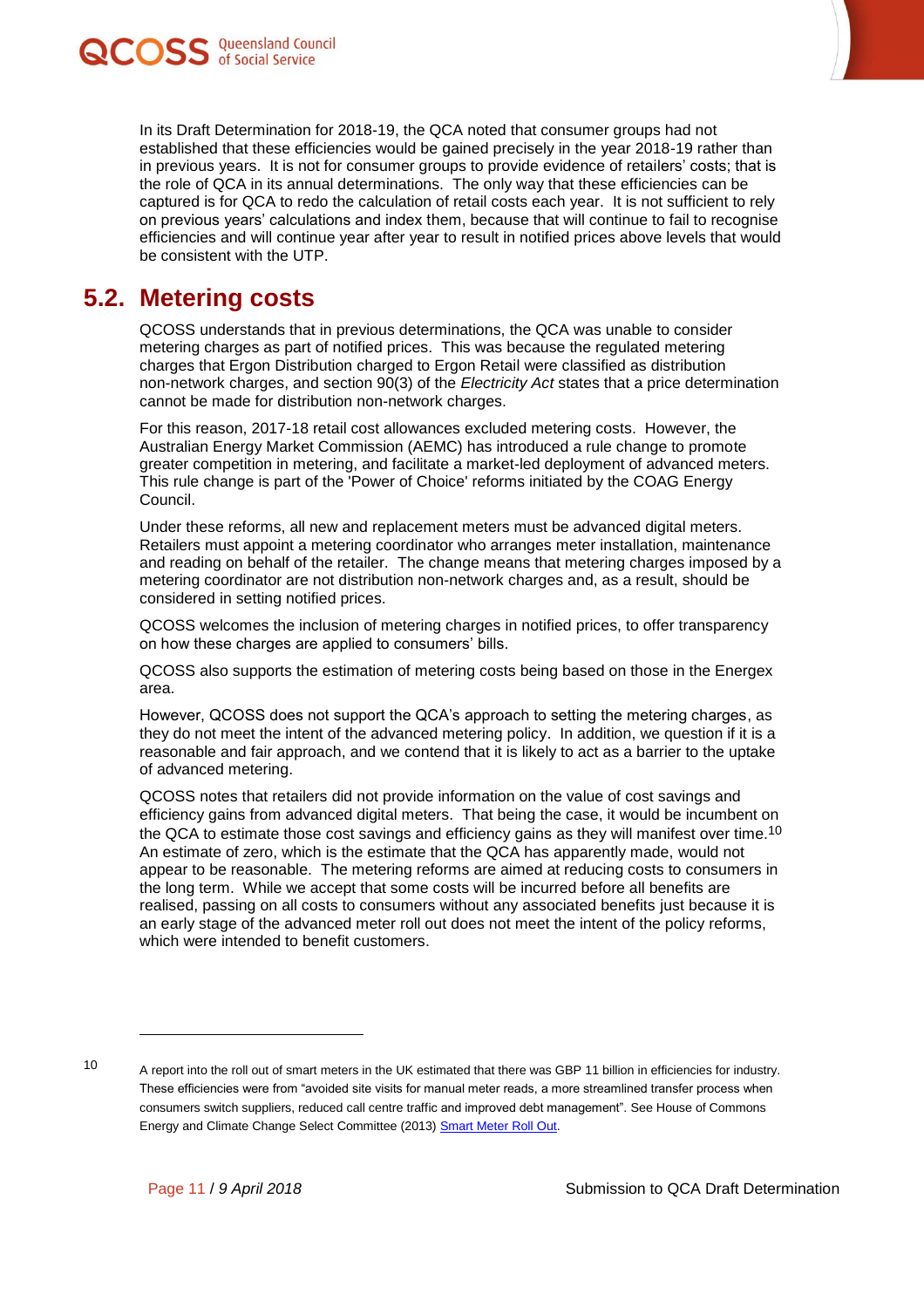



The roll out of advanced meters is a modernisation infrastructure program which will facilitate the provision of more accurate bills and up-to-date energy usage information. This information should help consumers to gain a better understanding of their energy use, budget more effectively and reduce their energy consumption and costs. For such benefits to manifest, consumer acceptance of and engagement with advanced metering is crucial to the success of the roll-out. It will not be conducive to the uptake of advanced meters if there is an additional charge three times the cost of a traditional meter.

All past and present digital meter roll-outs of which we are aware have adopted the same principle – that a customer with a digital meter should pay no more than a customer without a digital meter – provided the customer did not specifically request the meter. This has been the case in Victoria, New Zealand, UK and Ireland.

As a first solution, we would favour that the consumers with an advanced meter are not charged any additional charge over what they are currently paying in metering services charges. However, it is acknowledged that in the early stages of the roll-out retailers will face additional net costs associated with installing the meters before cost savings and efficiencies manifest. As a second best solution we propose that those metering costs (less an estimate of the value of the cost savings and efficiency gains) incurred by the retailer should be smoothed out across all customers and not just customers with advanced meters. Going forward, the QCA should be tasked with monitoring these costs and ensuring that cost savings and efficiency gains are passed on to customers.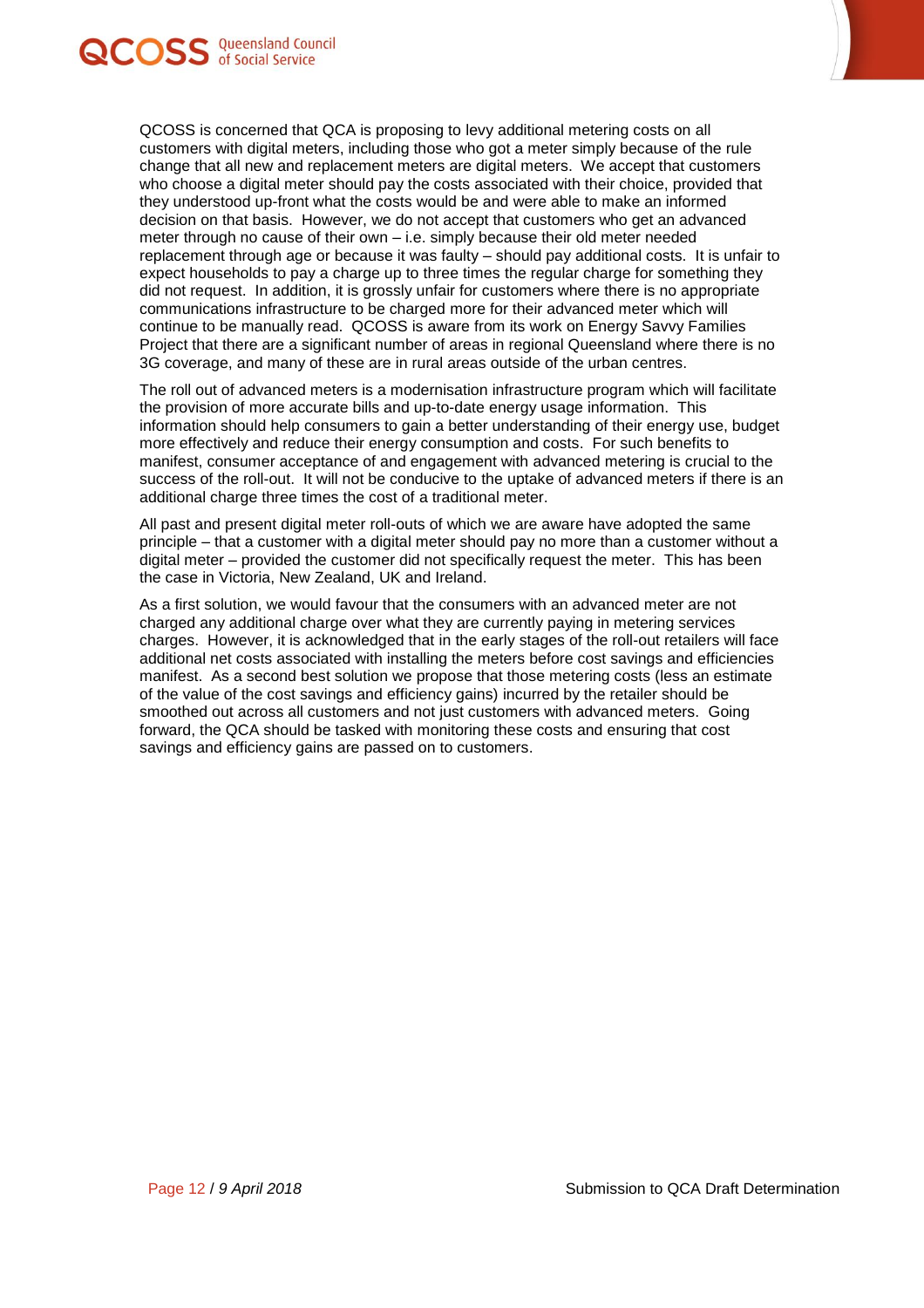

# <span id="page-12-0"></span>**6. Other issues**

### **6.1. Trial tariff T15**

<span id="page-12-1"></span>QCOSS is concerned about the structure and detail of the proposed trial tariff T15. In our submission to the Interim Consultation Paper we supported trials in principle as an approach to the development of fair and equitable tariffs, but we could not support the introduction of a voluntary trial tariff without knowing what the structure would be.

Now that we know the proposed tariff structure, we have concerns. It is a complicated tariff which will be difficult for consumers to understand, noting that one of the Principles of the AEMC (Schedule 1, Clause 6.10.5) is that networks must demonstrate that consumers understand the cost reflective tariffs. Further, we question why the QCA has been asked to put into notified prices such a complex tariff. The trial is being established before the policy development, consultation and analysis has been carried out on the Ergon (and Energex) proposed tariffs for the 2020-2025 Tariff Structure Statement (TSS).

We note QCA's own caution:

… we caution consumers about the risk of 'trialling' any tariff without having a clear understanding of both how the cost components of the tariff work, and of consumers' individual exposure to increased costs. We note the risk of household consumption being above the Premium Summer Window (PSW) band limit they choose, and suggest that consumers inform themselves about their average and maximum consumption during the PSW, and think carefully about how flexible they can be when using electricity to make sure they stay within the limit of their PSW band, before committing to a trial.

We add to that caution that consumers do not have the wherewithal to inform themselves of those factors that QCA highlights. The 4pm to 9pm PSW is very long, and is likely to be difficult for at least some customers (particularly vulnerable customers) to avoid. There is also the likelihood of bill shock as summer bills would be larger and this will be challenging for low income customers.

As shown in Table 3 of the Draft Determination, only a limited set of customers will be better off from adopting T15. Low usage customers will be particularly worse off. The Table suggests that low usage customers could be up to 47 per cent worse off from adopting T15 compared to staying on T11. The best savings that customers might achieve from T15 would be 14per cent. For an individual customer, Table 3 might suggest that the potential gains from the tariff would not be sufficient to offset the significant risks.

We also question the economic appropriateness of the tariff as designed. The PSW applies all days of the week during summer, including weekends and public holidays, when overall system load should not be peaking. Further, there are some parts of the Ergon Energy Distribution Area which are winter peaking, so the appropriateness of T15 in these areas is also questionable.

We reiterate our comments in our previous submission to the Interim Consultation Paper. At a minimum, supporting technology and alerts will be necessary to support customers on T15. That may not be sufficient. Therefore, we suggest that the trial should be constructed so that participants should not be worse off, and should be compensated for any detriment. This includes compensation for any new meter costs that may have to be paid upfront due to a tariff change. We also stated that to avoid bias, trials must include a broad cross-section of the community, rather than just early adopters.